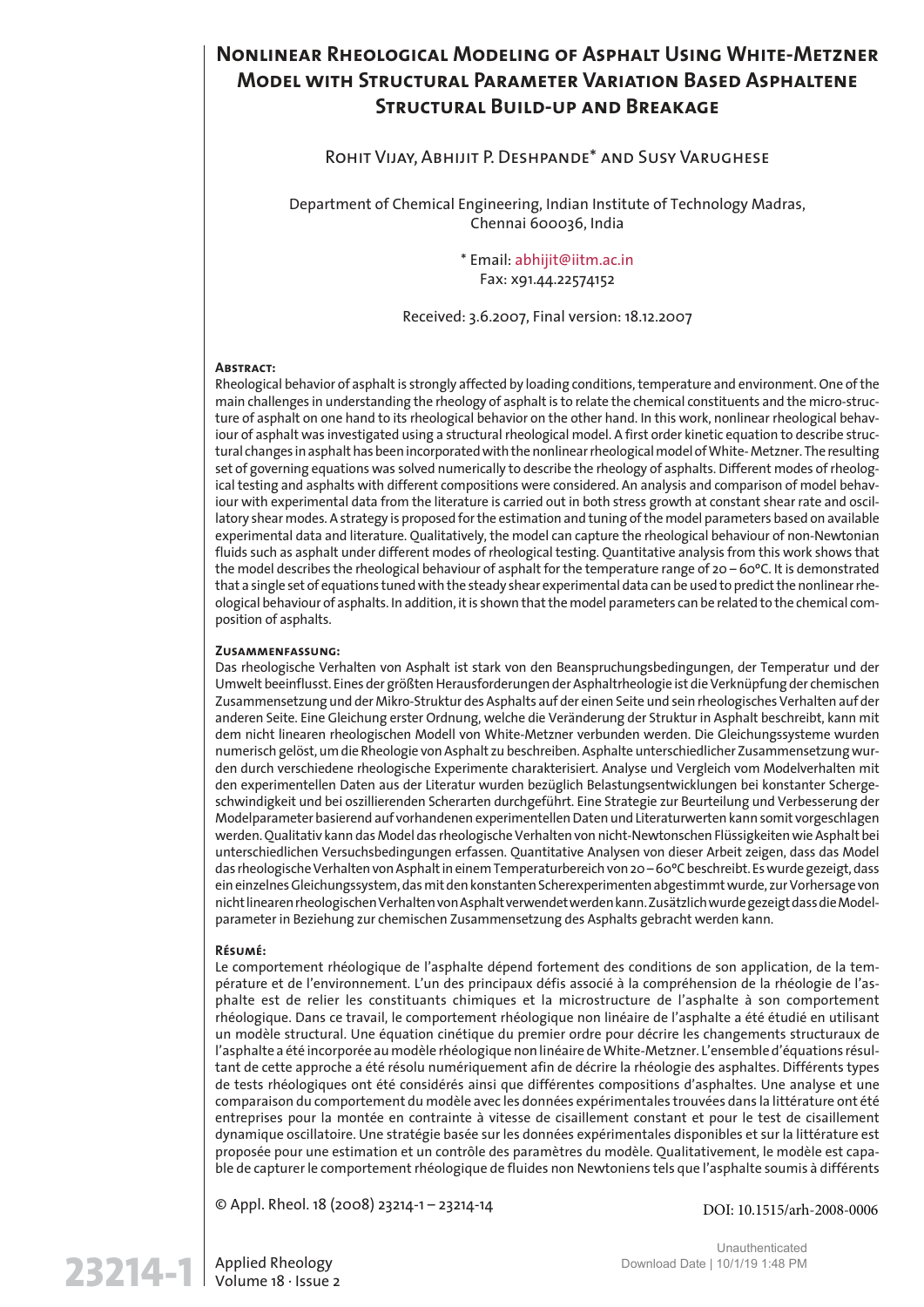types de tests rhéologiques. Une analyse quantitative de ce travail montre que le modèle décrit le comportement rhéologique de l'asphalte dans une gamme de température de 20 à 60ºC. Il est démontré qu'un seul ensemble d'équations ajustées avec les données expérimentales de cisaillement constant peut être utilisé pour prédire le comportement rhéologique non linéaire des asphaltes. De plus, nous montrons que les paramètres du modèle peuvent être reliés à la composition chimique des asphaltes.

**Key words:** asphalt, structure, nonlinear viscoelasticity, rheology, kinetic equation

### *1 INTRODUCTION*

Asphalts consist of hydrocarbons with greatly varying physicochemical properties and with broad molecular weight distribution. In addition, asphalts are known to have multiple phases such as crystalline waxes, polar asphaltenes and nonpolar oils. Because of these constituents and their interactions, asphalts exhibit complex rheological behavior. Rheological investigations of different asphalts have shown that their behavior is different depending on the source of asphalt, temperature, loading and environmental conditions  $[1 - 9]$ . It is very important to understand the relationship between the chemical constituents of asphalt and the micro-structure and how these are related to its rheological behavior. Such an understanding is essential for explaining the asphalt behaviour due to variation in its source and due to aging under field conditions.

Asphalt shows significant temperature and time dependent behaviour, and this complex behaviour is one of the most important reasons for the requirements of continuing maintenance, rehabilitation and management of asphalt pavements [10]. Several modifications of asphalt have been proposed as well as implemented to enhance the performance of the pavements  $[10 - 21]$ . The polymeric modifiers include linear and branched homopolymers such as polyethylene [11, 12], crosslinked polymers such as ethylene propylene diene monomer (EPDM) [11], copolymers such as styrene butadiene styrene (SBS) and ethylene vinyl acetate (EVA) [11 – 18]. In these polymer modified asphalts (PMA), the knowledge of microstructure and rheology of asphalt has to be combined with that of polymeric systems to understand the overall performance.

### *1.1 MICROSTRUCTURE AND RHEOLOGY*

Analytical and spectroscopic techniques have been used to investigate the chemical makeup of asphalt [1,2]. The effect of various constituents on the rheological behavior has also been studied. All these studies have indicated the importance of asphaltenes, resins and crystallizable fractions among the constituents for describing asphalt behaviour. Understanding of the rheological behaviour of asphalt can be said to depend on two related aspects, a physico-chemical conceptualization and a rheological model. The physico-chemical conceptualization is based on different hypotheses regarding the micro-structure of asphalt. Two different approaches have been proposed. In the Colloidal Model asphalt behavior is analyzed based on its micro-structure as a colloidal system [3]. Asphalt is said to be a colloidal dispersion of asphaltene particles in nonpolar oily solvents. A solvation layer (of resin fraction) is assumed to be around the asphaltene particles. The change in rheological behavior as a function of temperature is explained based on physical changes in the solvation layer. Results from small angle X-Ray and Neutron scattering techniques [2], show that both the small and large aggregates of asphaltenes have well defined fractal structures. Hence, diffusion limited cluster and diffusion limited particle aggregate models can be used to obtain the kinetics of aggregation. Network Model is based on the hypothesis of asphalt being a network of asphaltene domains dispersed in continuous oily medium [4]. Due to changes in properties, asphalt behaviour below the glass transition and above the glass transition is characterized using different experimental methods [3, 7, 8].

Some of the most important factors that influence rheology of suspensions, are the nature and size of particles, nature of suspending medium, and physico-chemical interactions in the material system [22]. It is well known that the application of steady-shear flow to suspensions induces a rich variety of structural ordering, orientation and phase separation [23]. Oscillatoryshear flow can also generate similar structural features [23]. Inter-particle interactions are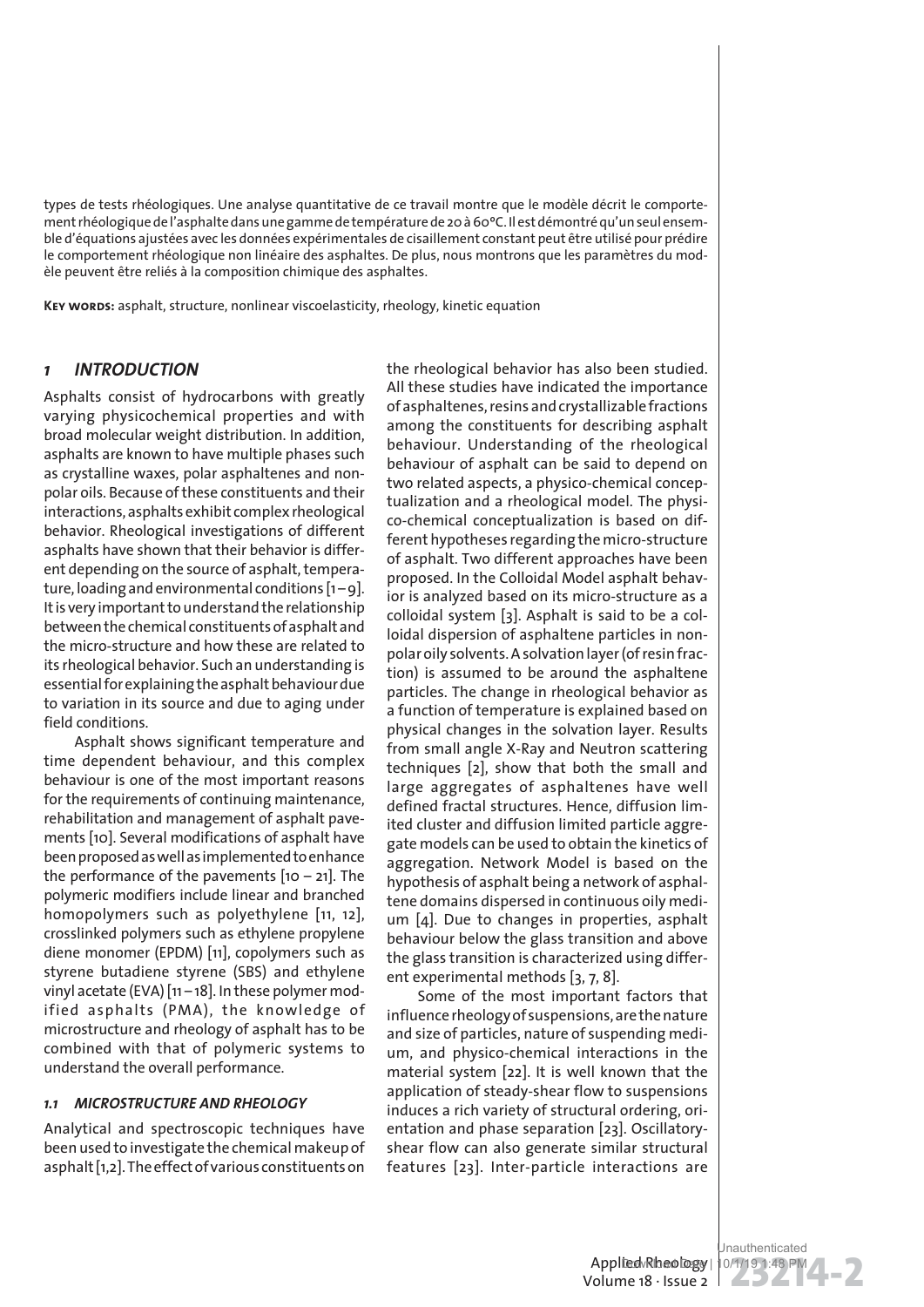mainly responsible for the behaviour of suspensions at rest and during flow. The inter-particle interactions can also lead to network of particles and to gel formation and can be used to predict the rheological behaviour of the suspensions [22 – 24]. Rheological modeling along with an evolution equation for structure, or a kinetic equation for structural evolution, has been used to model different colloidal solutions and suspensions  $[25 - 31]$ . Due to complexity of asphalt, the interaction forces are not known as quantitatively as in case of ceramic pastes and claywater suspensions [25]. Therefore, the structural features of asphalt are arrived at by limited observations on structure supported by phenomenological rheological information.

Rheological behaviour and the influence of microstructure on rheology is considered very crucial [13, 14, 16, 21, 32] for PMA as well. Morphology of the PMAs is very different when compared to that of asphalt. For example, SBS modified asphalt can be considered to be a multiphase system comprising of an asphalt phase, whose composition is different from that of asphalt alone [16]. Additionally, polymer phase itself can consist of a butadiene rich phase and a styrene rich phase [16]. The polymer phases are expected to be swollen with compatible constituents of the asphalt [14, 16, 21]. It is also possible to evaluate these different phase compositions based on phase equilibria considerations [16, 32]. The sizes of different phases and their interactions depend on the concentrations as well as their compatibility and reactivity [20, 21].

### *1.2 PERFORMANCE EVALUATION USING OSCIL-LATORY RHEOLOGY*

Extensive literature results are available on the characterization of asphalts using linear viscoelastic material functions [3, 33, 34]. Asphalt is usually assumed to be a thermorheolgocially simple material, and its performance is analyzed with construction of master curves. Parameters based on complex modulus, storage modulus and phase difference have been used extensively as specification parameters for pavement performance [10, 34]. The role of different geometries in performance evaluation has been demonstrated and exploited to extend the range of master curves [5, 9, 19, 33, 34]. It is possible to relate the oscillatory material functions to limiting steady rheological material functions or vice versa. The usefulness of such approach has been demonstrated by relating zero shear viscosity and first normal stress difference to oscillatory material functions with the assumptions of linear viscoelasticity [34]. PMAs as well are assumed to be thermorheologically simple materials and have been characterized extensively using linear oscillatory viscoelastic material functions [20]. However, material functions from nonlinear rheological modes such as stress growth, which cannot be related to linear rheological material functions, are also interesting characterization tools to understand rheology of asphalt and PMA [6, 12, 13, 21, 35, 36].

Non-oscillatory linear viscoelastic characterization such as creep and stress relaxation tests are also used to evaluate the creep compliance and relaxation modulus, which is considered to be an indication of susceptibility to low temperature cracking [10].

Based on the prevalent experimental data, rheological characteristics of asphalt have been modeled mostly using linear viscoelastic models [3, 7, 33]. An important aspect of the rheological modeling of asphalt is to relate material functions to the microstructure. Several structurerelated rheological models have been proposed to describe linear viscoelastic material functions [3]. In models such as these, asphaltene volume fraction, solvation layer thickness and volume of crystallizable fractions etc. are the microstructural parameters to be incorporated [3, 8].

### *1.3 NONLINEAR RHEOLOGY OF ASPHALT AND PMA*

Steady shear viscosity has been characterized for great many varieties of asphalt [3, 5, 7]. Variation of viscosity in different asphalts has been modeled mostly using Generalized Newtonian fluid models [3, 7]. Several structure-related rheological models have also been proposed to describe viscosity [3]. Viscosity of several PMAs was described using Generalized Newtonian models such as Cross and Power law models [11]. The effect of inter-particle interaction forces on the functional form of viscosity variation has been studied for many suspensions [22, 24].

Fewer investigations have been carried out to experimentally probe asphalt and PMA in the nonlinear regime, e.g. using stress growth, nor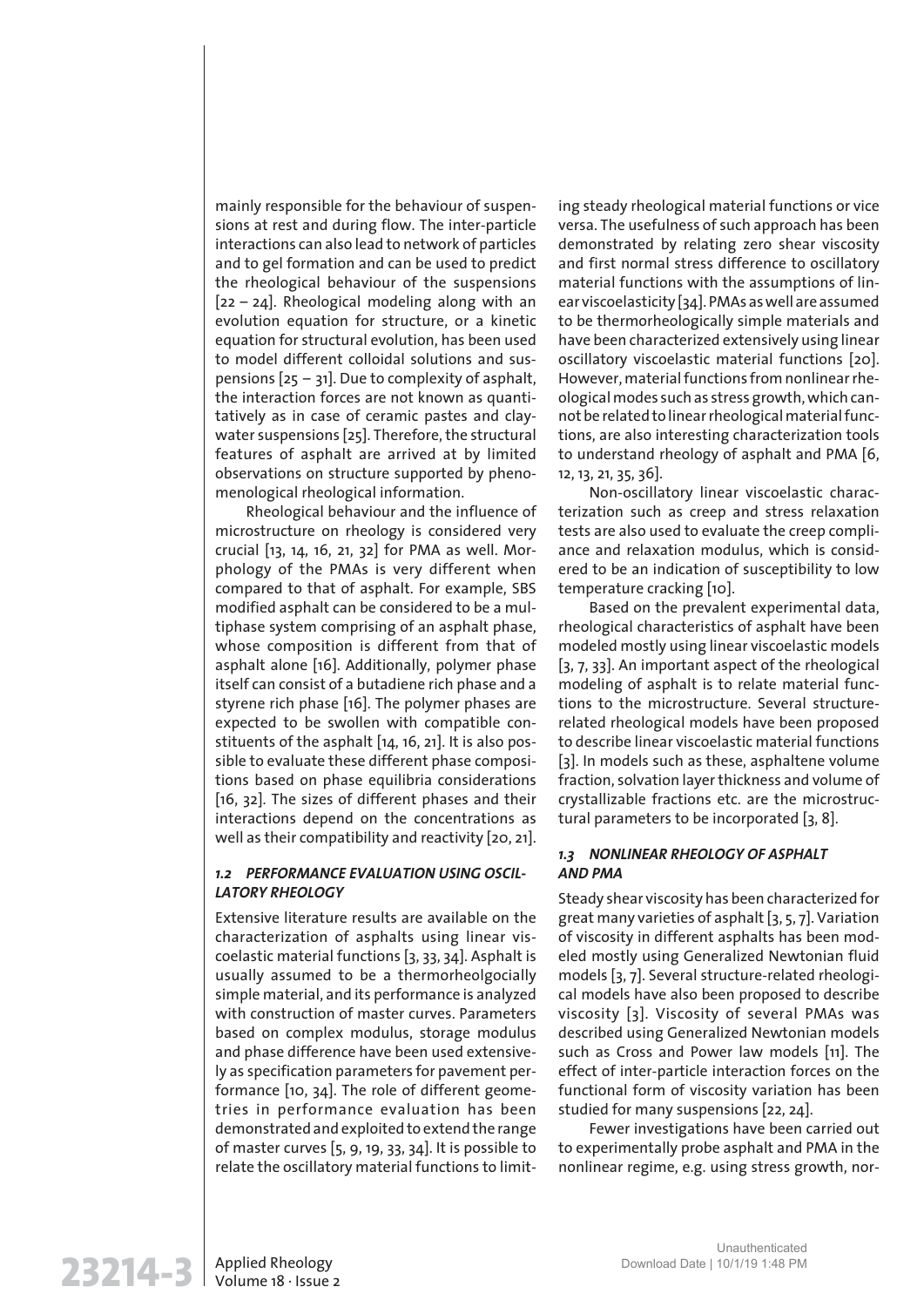mal stress differences, creep or stress relaxation in non-linear regime  $[3 - 6, 12, 13, 21, 34]$ . In an experimental investigation of the nonlinear rheology, stress overshoots were observed at the start-up of steady shear for PMAs while such phenomenon was not seen in unmodified asphalt [13]. The magnitude of the stress overshoots and the time scales of recovery of stress overshoots were found to be functions of the polymer type and concentration [13].

Modeling of the nonlinear rheological behaviour of asphalt and PMA has been attempted in recent times [8, 12, 21]. A constitutive nonlinear viscoelastic model was developed based on multiple configurations of asphalt [8] and was shown to describe experimental observations of creep and recovery in the nonlinear regime. Lodge rubberlike liquid model was used to describe different types of variations of the steady viscosity with shear rates, for PMAs [21]. From such generalized models, it is possible to obtain the memory functions and damping functions for a material system [12, 21]. Construction of these functions will be very helpful in understanding the nonlinear rheological behaviour of asphalt and PMA.

In this work, we have examined the nonlinear rheological modeling of asphalt as a structure dependent material. Nonlinear convected White-Metzner model has been used, with its parameters assumed to be dependent on a structural parameter. A first order kinetic equation is proposed for the structural parameter. The governing equations are solved numerically and the rheological behaviour is compared with experimental data from stress growth and oscillatory testing of several asphalts. An attempt is made to relate the parameters of the model with the composition of asphalts, mainly in terms of asphaltene fraction.

### *2 MODEL FORMULATION*

Although phenomenological models are useful for describing the macroscopic behaviour, a connection of the rheological behavior to the structural changes can provide additional insights. Such a connection has been justified for the White-Metzner model based on very general arguments [37]. In this work, we make a hypothesis of such a connection for asphalt as a structural material. Generally, the variation of structure is captured with an equation governing the time derivative of a structure parameter,  $\lambda$  [25]:

$$
\frac{d\lambda}{dt} = a(1-\lambda)^b - c\lambda(\dot{\gamma})^d
$$
 (1)

The structure parameter  $\lambda$  can be interpreted as representing the fraction of inter particle bonds still unbroken with respect to their nondeformed conditions. In Eq. 1,  $\dot{\gamma}$  is the shear rate in case of viscometric flow or can be estimated from the second invariant of the rate of strain tensor (symmetric part of the velocity gradient tensor). The rate constants for the structural break-up and building are c and a, respectively. The concept of a scalar structure parameter has been used to explain flow behavior of materials such as ceramic pastes and clay-water suspensions [25]. Cheng and Evans generalized the Moore model and developed conditions for thixotropic and anti-thixotropic behaviour [25, 26]. A similar approach was employed by Alessandrini et al. to analyze the rheology of gypsum plaster pastes, and also by Baravian et al. to explain the flow behavior of non-elastic, nonyielding food products  $[25 - 27]$ . The structural break-up and building in PMA, as described by Eq. 1, was used to explain the rheological behaviour of PMAs in stress growth experiments [13].

The nonlinear White-Metzner model is used extensively to describe non Newtonian fluid behaviour including that of polymer melts [35] and is given by

$$
\sigma + \tau \sigma = -\eta \dot{\gamma} \tag{2}
$$

Where,  $\sigma$  is the stress tensor,  $\dot{\gamma}$  is the rate of strain tensor (symmetric part of velocity gradient tensor or the stretching tensor) and  $\overline{\sigma}$  is the upper convected derivative of the stress. The model parameters, the relaxation time  $\tau$  and the viscosity  $n$  are both functions of temperature and second invariant of  $\dot{\gamma}$ . This model is used extensively engineering applications as it can exhibit both the shear thinning behaviour and the elastic effects. However, one of the shortcomings of this model is that it does not have a linear viscoelastic limit for infinitesimal deformations. In this work, the White-Metzner model is chosen as it is one of the simplest models and it can be used

Volume 18 · Issue 2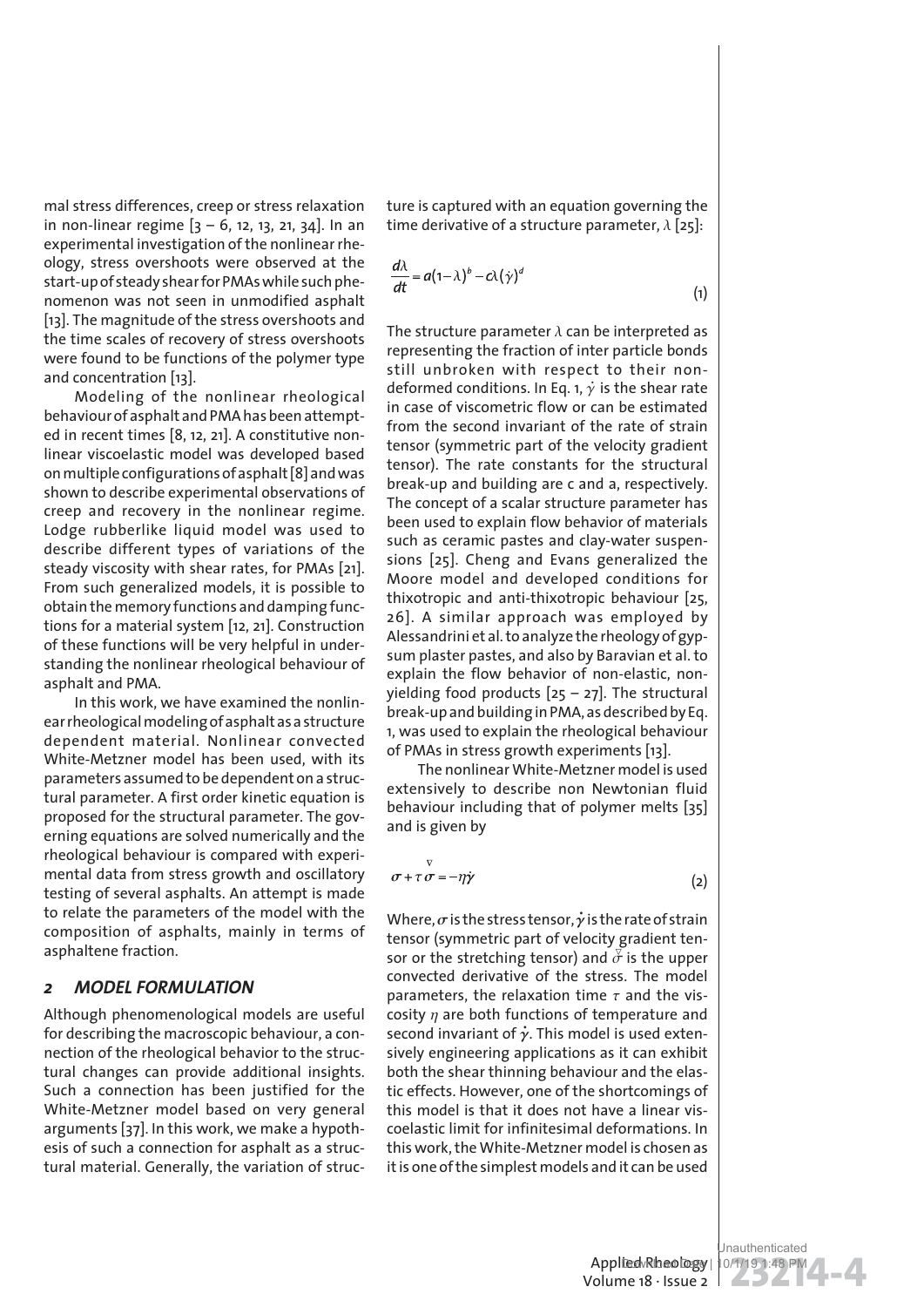to examine nonlinear rheology with less numbers of parameters.

We simplify Eq. 2 for viscometric flow in spherical coordinates. Based on the solution to these simplified equations, material functions such as viscosity under steady shear, stress growth, storage and loss moduli can be evaluated. The above model reduces to the following set of equations for simple shear flow:

$$
\sigma_{tt} + \tau \frac{d\sigma_{tt}}{dt} = 0
$$
 (3a)

$$
\sigma_{\theta\theta} + \tau \left[ \frac{d\sigma_{\theta\theta}}{dt} - 2\sigma_{\theta\varphi} \dot{\gamma} \right] = 0
$$
 (3b)

$$
\sigma_{\theta\varphi} + \tau \left[ \frac{d\sigma_{\theta\varphi}}{dt} - \sigma_{\varphi\varphi} \dot{\gamma} \right] = -\eta \dot{\gamma}
$$

$$
\sigma_{\varphi\varphi} + \tau \frac{d\sigma_{\varphi\varphi}}{dt} = 0
$$
 (3d)

(3c)

Microstructural effects must be incorporated in these equations by assuming that relaxation time and viscosity are functions of shear rate, temperature and structural parameter, as follows:

$$
\tau = \tau_o \exp\left(\frac{E_a}{R} \left(\frac{1}{T} - \frac{1}{T_{ref}}\right)\right) (\lambda)^n \tag{4}
$$

Where  $\tau_o$  is the proportionality constant,  $T_{\mathit{ref}}$  is the reference temperature, *E<sup>a</sup>* is the activation energy in and *R*is the universal gas constant. Similarly, the viscosity is defined as

$$
\eta = L \exp\left(\frac{E_a}{R} \left(\frac{1}{T} - \frac{1}{T_{ref}}\right)\right) \left(\frac{1}{1 - \lambda K}\right) \left(\eta_{\infty} + \frac{\eta_o - \eta_{\infty}}{1 + (t_{\gamma} \gamma)^p}\right)
$$
(5a)  

$$
K = 1 - \left(\frac{\eta_{\infty}}{\eta_o}\right)^{\frac{1}{2}}
$$
(5b)

Where, *L* is proportionality constant and  $\eta_o$ ,  $\tau_{\scriptscriptstyle\infty}$ ,  $t_{\scriptscriptstyle\gamma}$ , and *p* are the parameters of Cross model [7] for describing shear thinning fluids. Based on Eq. 4, relaxation time has been assumed to be a function of strain rate through the structural parameter. On the other hand, viscosity has been assumed to be directly related to both the structural parameter and strain rate. In the absence of the structural changes, the model equations will reduce to the nonlinear White-Metzner model. We refer to the model with and without structural parameter as White-Metzner model with structural parameter and White-Metzner model with no structural parameter. Recently, similar models have been used to describe the rheological behaviour of colloidal dispersions and micellar solutions [28 – 30]. It should be noted that it is possible to express White Metzner model as an integral equation of the Lodge type model considered for modeling PMAs [21]. In the modeling strategy of the present work, based on the structural parameter, the governing equation for stress is coupled with the kinetic structural equation.

Arrhenius equation or Williams Landel Ferry (WLF) equation can be used to describe the dependence of various properties such as viscosity. The choice of which equation is to be used depends on how far away one is from the glass transition temperature [22]. Free volume and its changes with temperature play a dominant role at temperatures relatively near the glass transition temperature [22]. The temperature dependence of properties such as viscosity can be expressed in terms of Arrhenius equation, if barriers in terms of molecular interactions are dominant [22, 38]. This is usually the case at higher temperatures. On the other hand, at lower temperatures (near glass transition temperature), associative processes of molecules dominate and temperature dependence is described using Williams Landel Ferry (WLF) equation or Vogel Fulcher equation [22, 38]. In Eqs. 4 and 5a, Arrhenius temperature dependence has been assumed. However, depending of the asphalt and temperature range of interest, the WLF equation can also be used. The second term in Eqs. 4 and 5 describes the effect of structural parameters on relaxation time and viscosity, respectively.

These model equations are combined with the structure variation kinetic model given in Eq. 1. However, we assume the structural kinetics of first order, implying *b*= *d*= 1. Similar assumptions were made in previous studies [25, 26]. Additionally, for parameters *a* and *c*, we can state that [2]:

$$
a \propto
$$
 Diffusivity  $\propto \frac{1}{M_{\text{av}}}$ 

c,  $a \in \text{composition of a sphalt}$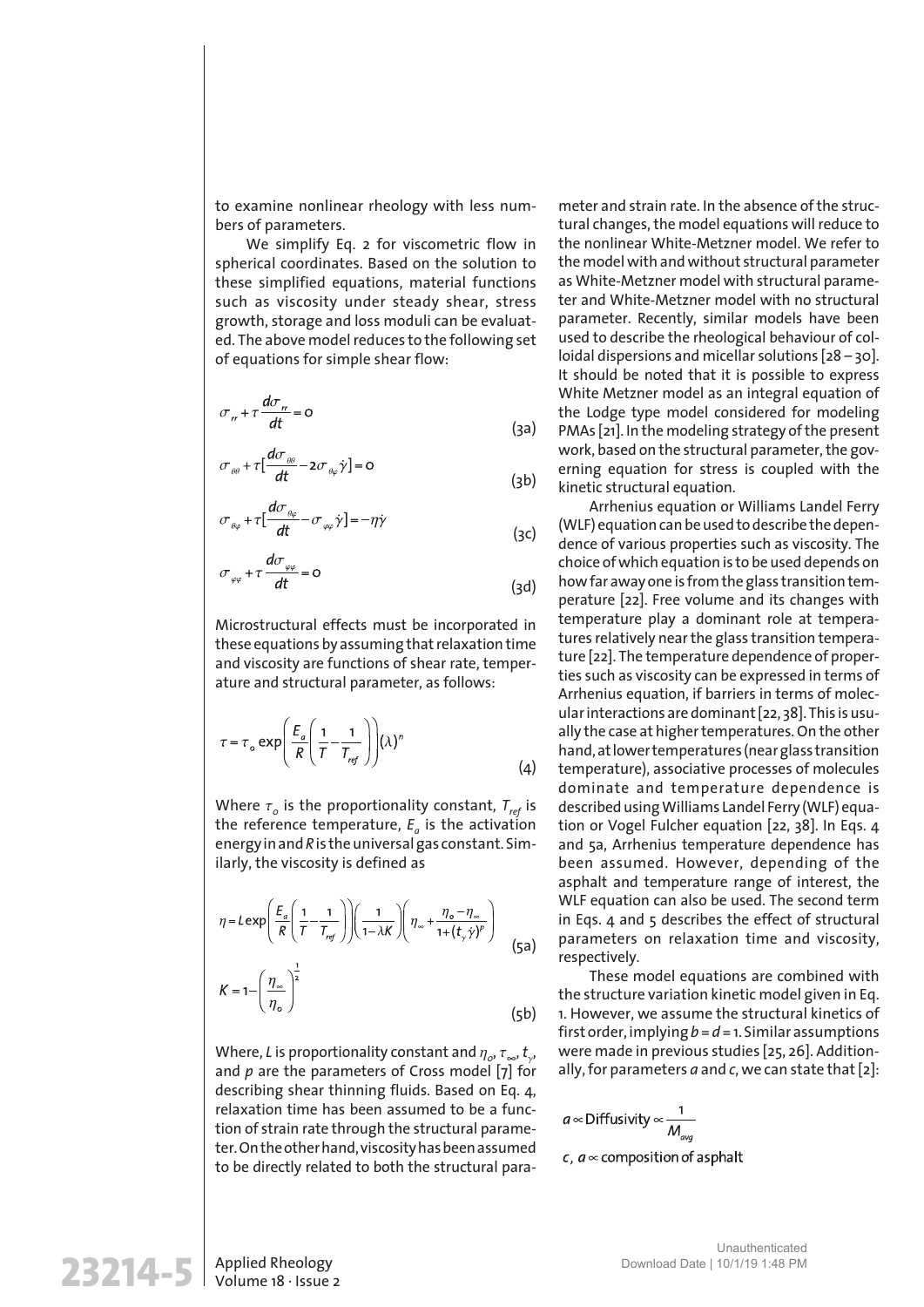where *Mavg* is the average molecular weight of asphalt. Hence, both c and a depend on the composition of asphalt. The composition could be defined based on fractionation or nature of phases such as crystalline and amorphous. For example, if the fraction of asphaltenes (x) is different for two asphalts, a different time constant will describe the characteristics of the building and break-up of the structure. The kinetic structural equation (Eq. 1) therefore reduces to:

$$
\frac{d\lambda}{dt} = a(1-\lambda) - c\lambda(\dot{\gamma})
$$

Evolution of asphaltene floc size distribution in organic solvents under shear has been studied and it has been found that agglomeration/breakage is dependent on both the shear rate and asphaltene concentration [39]. Parameters *a* and *c* of Eq. 6 signify the time scales of the agglomeration and breakage. It is possible to arrive at these time scales through knowledge of interaction forces in the system [24]. However, details of interaction forces are not as well understood in complex materials such as asphalt and PMA.

Equations  $3 - 6$  have to be solved to obtain the rheological response of the material. Since there are a number of parameters, appropriate strategy is proposed to estimate them. It should be highlighted that one of the objectives of this work was to describe the nonlinear rheological behaviour of different asphalts. The nonlinear rheological behaviour is examined with the following material functions [35] for viscosity, stress growth, normal stress difference, normal stress coefficient, normal stress growth, and storage and loss moduli, respectively:

$$
\eta = -\frac{\sigma_{\theta\varphi}}{\dot{\gamma}}
$$
 (7a)

$$
\eta^+(t,\dot{\gamma})=-\frac{\sigma_{\theta\varphi}(t)}{\dot{\gamma}}\ \text{or}\ \sigma_{\theta\varphi}^-(t,\dot{\gamma})=\sigma_{\theta\varphi}(t)
$$

$$
N_1 = -\left(\sigma_{\theta\theta} - \sigma_{\varphi\varphi}\right) \tag{7c}
$$

$$
\Psi_{1} = \frac{N_{1}}{\dot{\gamma}^{2}}
$$
\n
$$
\sigma_{\theta\theta}^{+}(t,\dot{\gamma}) = \sigma_{\theta\theta}(t)
$$
\n(7d)

$$
\sigma_{\theta_0}(t) = \gamma_0 \left( -G' \sin \omega t - G'' \cos \omega t \right)
$$

(7f)

#### *2.1 PARAMETER ESTIMATION*

(6)

(7b)

 $(7e)$ 

The following procedure is proposed to estimate the parameters of the model. Experimental data used for demonstration and comparison are taken from Vinogradov et al. [36] and Attano et al. [6]. Parameters of the model  $\tau_o$ ,  $E_a$ ,  $n$ ,  $L\eta_{\infty}$ ,  $L\eta_{o}$ ,  $t_{\gamma}$ ,  $p$ ,  $a$ , and *c* can be estimated based on, theoretical considerations or generic behaviour, by using measurement of the independent physical and chemical properties, and by fitting with the experimental data. In the procedure described below, it is assumed that steady shear experimental data on viscosity as functions of shear rate and temperature are known for given asphalt. Parameters thus estimated are used to examine the asphalt behaviour for different modes of testing such as stress growth and oscillatory shear.

- h*∞*, h*<sup>0</sup>* , *t* g : The values of the product of *L* and the limiting viscosities  $L\eta_{\infty}$  and  $L\eta_{o}$  were evaluated by regression analysis of the available experimental results for the steady viscosity as a function of strain rate.
- *p* index in the Cross model: For most polymeric systems, the power law index has been observed to vary from  $0.3 - 0.7$ . A value of  $0.5$ was chosen to describe the behaviour of asphalts [6 ,36]. It should be highlighted that this index will be different for different asphalts as well as for PMAs. Its choice will also depend on the temperature range of interest.
- *E<sub>a</sub>* activation energy for temperature dependence of viscosity: The activation energy is mainly determined by most active structure forming components of asphalt i.e. asphaltenes. Asphalts obtained by oxidation of the same starting material with a more developed structural skeleton always have higher activation energies. At the same time, the activation energy depends on the type of resins, their amount and the composition of the hydrocarbon medium. An increase in the content of aromatic hydrocarbons reduces the activation energies whereas a higher content of resins in the medium increases it. Similarly, crystallization and melting behaviour of crystallizable fractions will significantly affect variation of the viscosity as a function of temperature.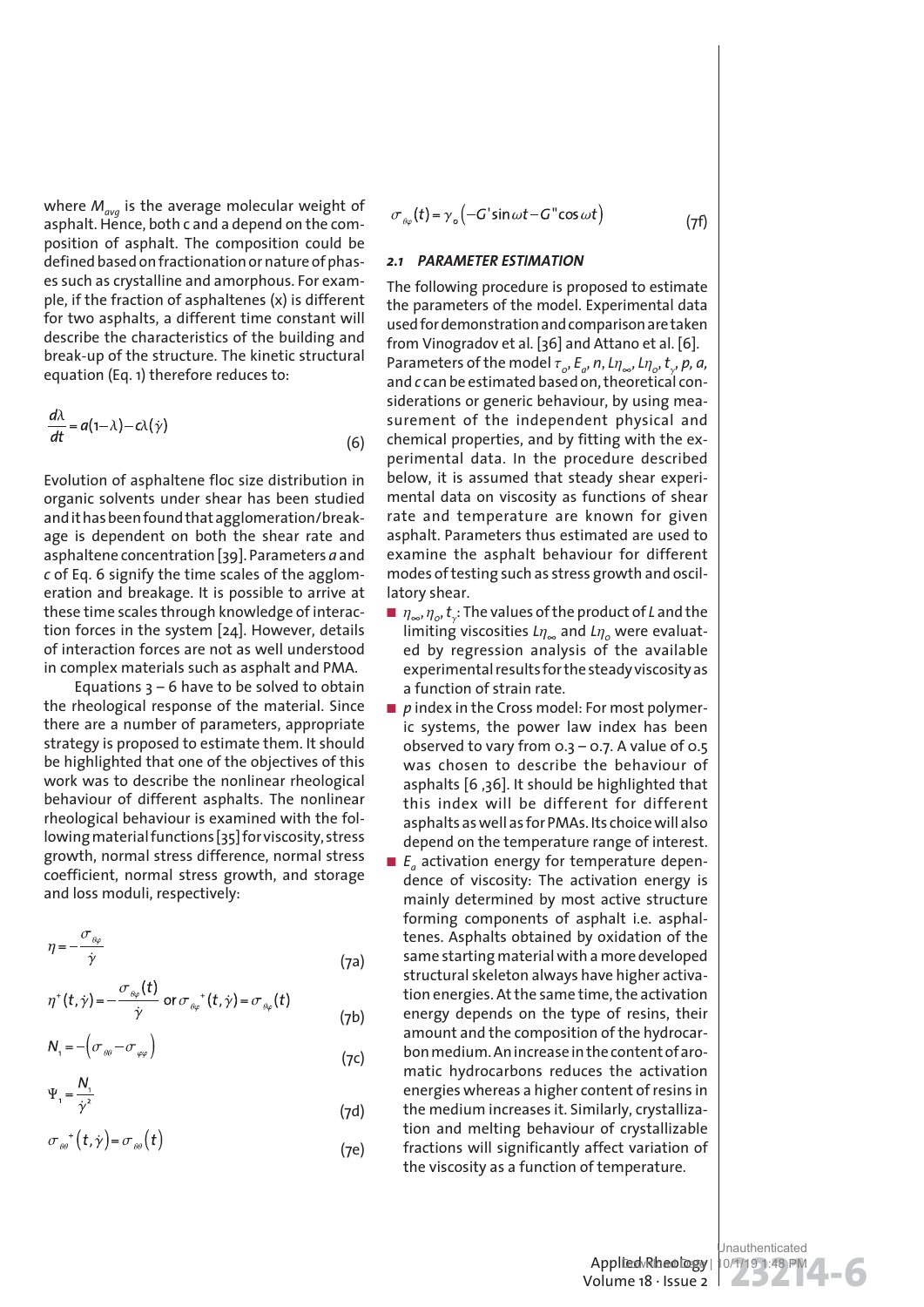| <b>Asphalt sample</b> | Parameters estimated from experimental data [36]         |                                           |                                               |                      |                 |          |
|-----------------------|----------------------------------------------------------|-------------------------------------------|-----------------------------------------------|----------------------|-----------------|----------|
|                       | $L\eta_0$                                                | $L\eta_{\text{inf}}$                      |                                               | $E_a/R$              | $t_{\gamma}$    |          |
| <b>Asphalt 1 [36]</b> | $2.31 \times 10^{15}$                                    | $7.70\times10^{12}$<br>$17.0 \times 10^3$ |                                               |                      | 1000            |          |
| <b>Asphalt 2 [36]</b> | $3.85 \times 10^{13}$                                    |                                           | $1.16 \times 10^{12}$<br>$14.4 \times 10^{3}$ |                      |                 | 10000    |
| <b>Asphalt 7 [36]</b> | $3.08\times10^{10}$                                      | $7.70\times10^{7}$                        |                                               | $1.03 \times 10^{4}$ |                 | 10000    |
|                       | Parameters estimated from model results of stress growth |                                           |                                               |                      |                 |          |
|                       | a                                                        | $\mathbf{C}$                              |                                               | $\tau_0$             |                 |          |
| <b>Asphalt 1 [36]</b> | $2\times10^{-1}$                                         | 10a                                       |                                               |                      | $5 \times 10^9$ |          |
| <b>Asphalt 2 [36]</b> | $1 \times 10^{-1}$                                       | 2a                                        |                                               |                      | $5\times10^8$   |          |
| Asphalt 7 [36]        | $5 \times 10^{-2}$                                       | 0.01a                                     |                                               |                      | $1\times10^6$   |          |
|                       | Parameters estimated from experimental data [6]          |                                           |                                               |                      |                 |          |
|                       | $\eta_{o}$                                               |                                           | $\eta_{\text{inf}}$                           |                      |                 | $t_{y}$  |
| <b>B80/100 [6]</b>    | $\mathcal{E}$                                            | 0.05                                      |                                               |                      |                 | 10000    |
|                       | Parameters estimated from model results of stress growth |                                           |                                               |                      |                 |          |
| B80/100 [6]           | a                                                        | $\mathbf{c}$                              |                                               |                      |                 | $\tau_0$ |
|                       | 1                                                        | 0.045a                                    |                                               |                      | 0.06            |          |
|                       | Parameters chosen a priori                               |                                           |                                               |                      |                 |          |
|                       | $\mathbf n$                                              |                                           | p                                             |                      |                 |          |
|                       | 1.4                                                      |                                           | 0.5                                           |                      |                 |          |

*Table 1: Parameters used with the model [6, 36].*

*Figure 1: Shear rate dependence of the viscosity (parameters listed in Table 1, for Asphalt 1).*

*Ea* /*R* can be determined from the slope of log (viscosity) versus 1/*T* plot for different asphalts [36]. For the experimental data from Attano et al. [6] the WLF equation was used based on the reported constants.

■ *n* index describing the dependence of relaxation time  $\tau$  on the structural parameter  $\lambda$ : has been assumed to be 1.4 in prior research work by Acierno et al. [31] who developed a structural model. Hence, we have chosen *n* = 1.4 for our model. These parameters have been used extensively for the modeling of suspensions and colloidal dispersions. They will be different for different material systems, due to variation in microstructural features. Therefore, they are likely to be different for asphalts and PMAs.

Parameters described so far are estimated from the experimental data or chosen a priori based on literature results. The remaining parameters, *a* and *c* (from Eq. 6) and the relaxation time (from Eq. 3) are estimated as follows:

■ *a, c* parameters in the kinetic structural equation: we have assumed a direct dependence on the most active structure forming component i.e. the asphaltenes. Using steady shear data provided by Vinogradov et al. [36], for three different asphalts with asphaltene contents of 20%, 15% and 7.4% (asphalt 1, asphalt 2 and asphalt 7, respectively in [36]). The values of *a* and *c*estimated for these asphalts can be interpolated to obtain the values for other asphalts with different asphaltene contents. The parameters  $a$ ,  $c$ , and  $\tau_{_O}$  (in the definition of relaxation time) can be obtained by fitting of experimental data on stress growth. In the following



discussion of results, we have reported example values of *a* and values of *c* have been reported in terms of multiples of *a*. The ratio *c*/*a* indicates the relative importance of the structural breakdown and buildup processes for given asphalt.

The governing set of ordinary differential equations was solved using MATLAB 7.0 to obtain the results for different material functions.

## *3 RESULTS AND DISCUSSION*

## *3.1 QUALITATIVE ANALYSIS OF THE MODEL RESULTS*

Initially, the qualitative results obtained from the model are discussed. Figure 1a shows the shear thinning behaviour of asphalt under steady shear flow. If no structural parameter is included in the estimation (implying  $\lambda = 1$  in Eq. 6), the viscosity is higher for a given shear rate. Additionally, the extent of shear thinning is greater with the inclusion of the structural parameter in the model. The corresponding values of structural parameters in steady shear decreases from 1 at very low shear rates to nearly o for large shear rates such as 100 s-1 (data not shown). This variation is observed over 3 decades of shear rates. The extent of decrease will be different based on the values of the parameters chosen (in Eq. 6). The set of parameters chosen for the discussion of the qualitative rheological behaviour of asphalt is given in Table 1, for Asphalt 1.

The variation of stress growth viscosity is shown in Figure 2a. The normalized viscosity is defined as the ratio of stress growth viscosity and the steady viscosity  $(\eta^*/\eta)$ at the same shear rate. At low shear rate (0.001 s-1), we observe a response similar to the linear viscoelastic response of an exponential and monotonic increase in viscosity as a function of time. At steady state, the model exhibits a constant value of viscosity. At a higher shear rate (1 s-1), nonlinear viscoelastic behaviour, in the form of an overshoot in viscosity as a function of time followed by a decrease, can be observed. Such overshoots have been reported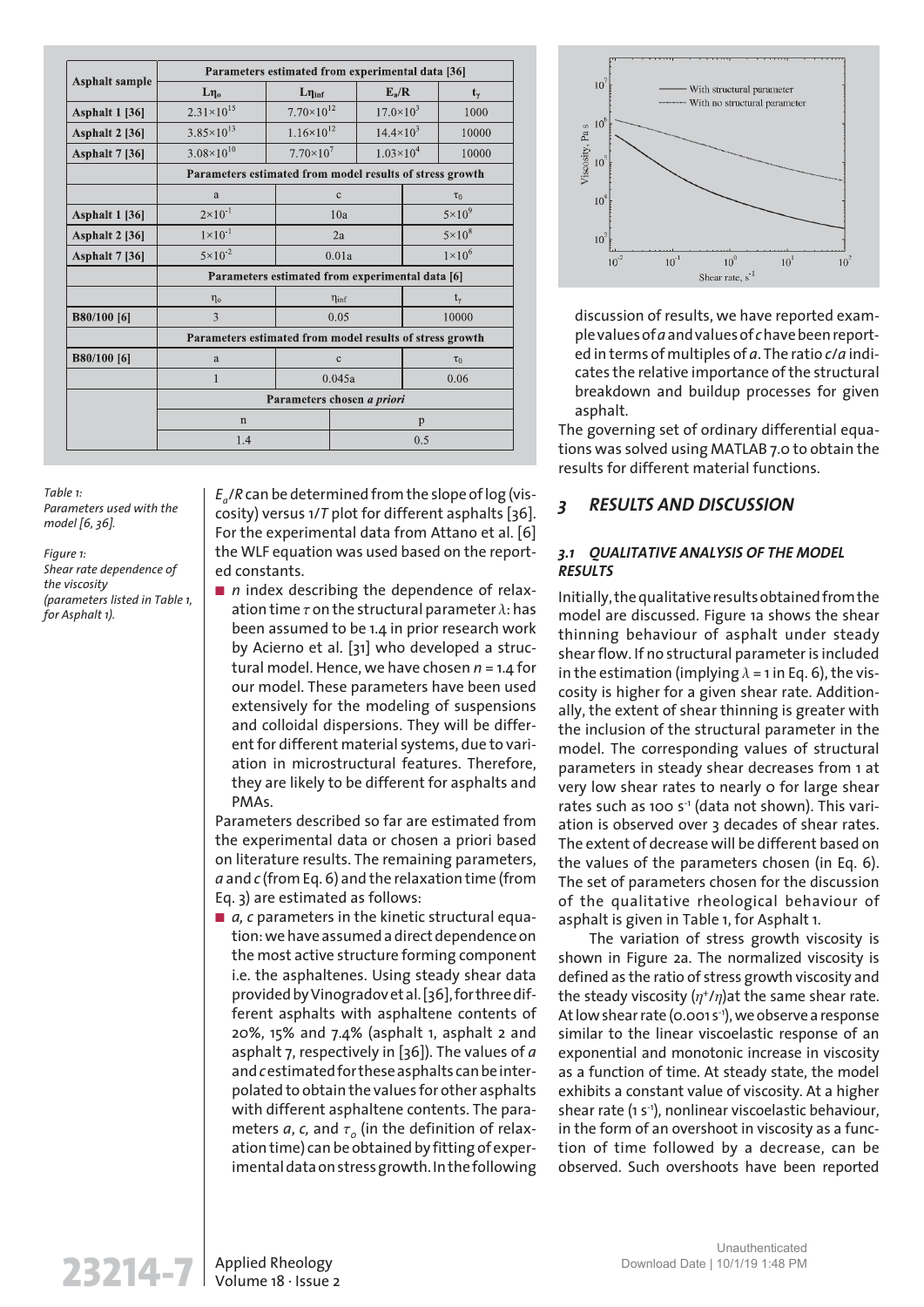

recently for PMA [13]. The presence and the extent of the overshoots depend on the asphalt type, as is discussed later, and on modification, as is discussed in the reported study [13].

The change in structural parameter during the stress growth is shown in Figure 2b (for the same shear rates as shown in Figure 2a). As expected, at low shear rates marginal variation in structural parameter is observed. At higher shear rates, the structural parameter decreases before reaching a steady value. The stress growth, when structural parameter is fixed at 1, is shown in Figure 2c. It should be noted that the normalized viscosity variation, even with no structural parameter, is slightly different for the two shear rates. For a linear viscoelastic material, this variation would be independent of the shear rate. Since the White-Metzner model does not have a linear viscoelastic limit, the different variation of viscosity is observed even at low shear rates, e.g. between 0.001 and 0.005 s-1 . Importantly, the White-Metzner model with no structural parameter does not exhibit the stress overshoot, observed in the case of various materials including asphalt.

The normal stress difference estimated from the model is shown in Figures 3a and 3b. In Figure 3a, normal stress difference coefficient Y*<sup>1</sup>* as a function of shear rate is shown. With no

structural parameter, the coefficient is expected to decrease with increasing shear rate as the viscosity is a decreasing function of shear rate for the White-Metzner model. The coefficient (as a function of shear rate) decreases to a greater extent when the structural parameter variation is included in the model.

The ratio of normal stress to shear stress is also a function of the shear rate in nonlinear viscoelasticity. For the White-Metzner model with no structural parameter, the variation of the stresses is given by:  $\sigma_{\theta\theta} \sim \dot{\gamma}^2$ ,  $\sigma_{\theta\varphi} \sim \dot{\gamma}$ . Therefore, the ratio increases linearly with the shear rate, as shown in Figure 3b. However, when structural parameter variation is included in the White-Metzner model, the ratio increases and then decreases a function of the shear rates. The magnitude of the ratio and the decrease/increase would depend on the parameters of the model, especially those defining structural breakdown and build up. In general, the variation in the normal stress to shear stress ratio is smaller when compared to the variation with no structural parameter. This is due to the decrease in the structural parameter at larger shear rates, leading to lower relaxation time. At very large shear rates, the increase in the ratio due to larger value of shear rate is offset by correspondingly smaller relaxation time.

*Figure 2 (above): (a) Stress growth during steady shear at different shear rates (parameters for Asphalt 1; Table 1). (b) Variation of structural parameter during stress growth experiment. (c) Stress growth during steady shear, with no variation in structural parameter*  $(\lambda = 1)$  at different shear *rates.*

*Figure 3 (below): (a) Variation of normal stress coefficient as a function of shear rate with and without structural parameter. (b) The ratio of normal stress to shear stress for White Metzner model with and without the variation of structural parameter (parameters for Asphalt 1, Table 1).*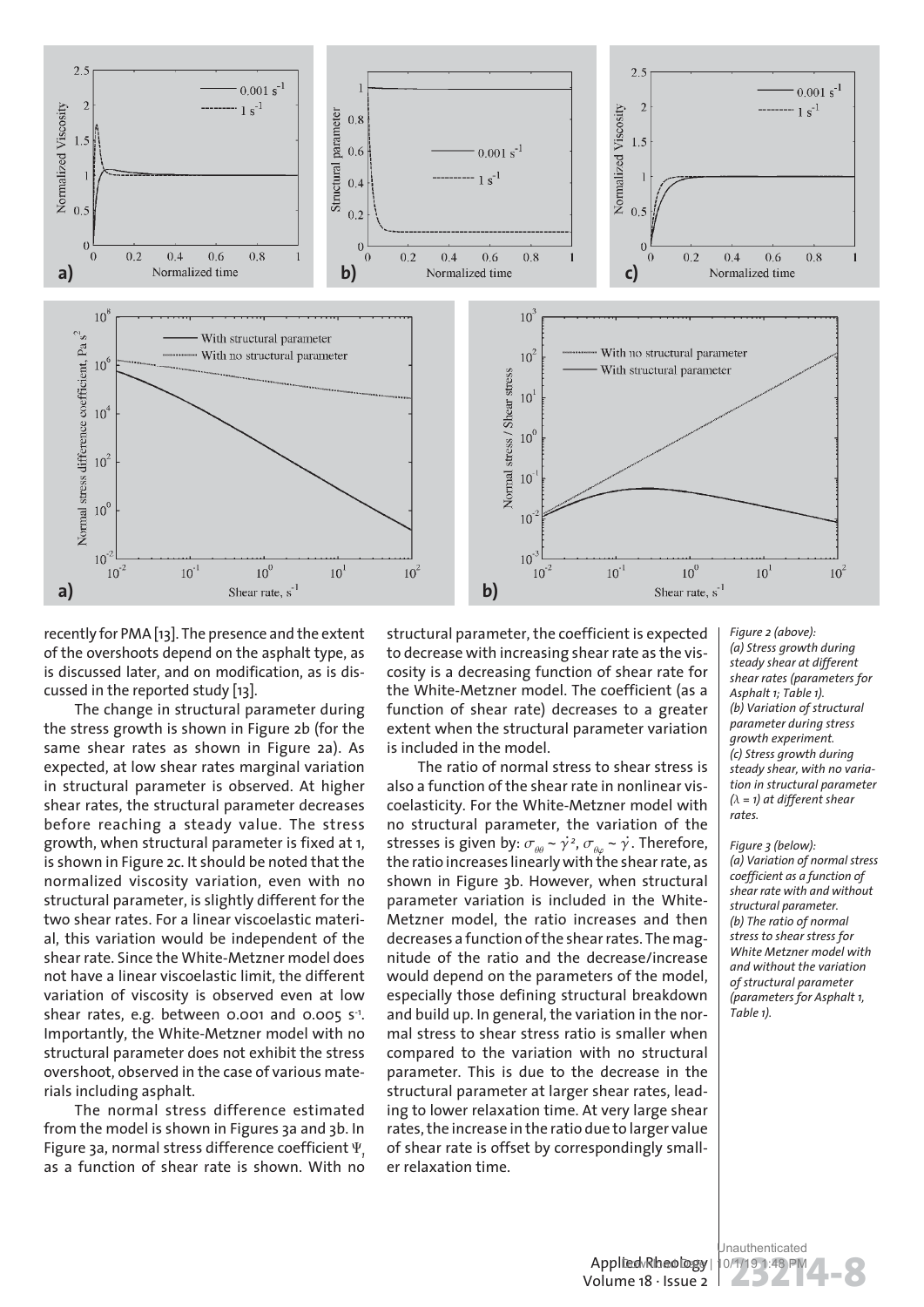

#### *Figure 4:*

*(a) Frequency dependence of the storage and loss moduli. (b) Variation of the mean structural parameter and moduli for different strain amplitudes (parameters for Asphalt 1, Table 1).*

The response of the White-Metzner model with structural parameter was also evaluated for cyclic shear rate experiment (where a given set of shear rates are applied in a cyclic manner, each for a fixed period). It was observed that different material behaviour (in terms of viscosity as a function of time) is exhibited in the first and the second cycles. However, after a few cycles, the material behaviour remains the same for subsequent cycles. The effect of rest periods and subsequent cycling has been recently evaluated for PMA [13]. It will be interesting to describe the dependence of stress overshoots on the type of asphalt/modification and stress history based on a structure dependent rheological model.

Using the same set of parameters (Table 1; Asphalt 1), the response of the model in oscillatory mode was evaluated. Since the material is subjected to sinusoidal strain or strain rate during the oscillatory measurements, the structural parameter also exhibits oscillatory variation with time. From the numerical solution, it was observed that the mean structural parameter decreases initially and then becomes constant after certain number of cycles. The mean structural parameter decreased to a greater extent for higher frequencies and for larger strain amplitudes. Similarly, the oscillatory variation around the mean was greater for higher frequencies and larger strain amplitudes. Because of this variation of structural parameter in the oscillatory mode, variety of nonlinear viscoelastic behaviour can be observed by appropriate choice of parameters.

Figure 4a shows that both the storage and loss moduli exhibit non-monotonic variation with frequency ( $\gamma_o$  = 0.005). The response at low frequencies is similar to the Maxwell model response with a single relaxation time. In this regime, structural parameter variation is marginal and therefore relaxation time remains relatively constant. It should be noted that if no

structural parameter is included, the White-Metzner model exhibits classical Maxwell-like behaviour (increase in *G'* at lower frequencies, constant *G'* at higher frequencies; increase and decrease in *G''*). The behaviour is termed Maxwell-like, since *G'* and *G''* are always functions of  $\gamma_o$  for the White-Metzner model. The absence of linear viscoelastic behaviour arises from the dependence of  $\eta$  and  $\lambda$  on  $\dot{\gamma}$ . Based on the trends in Figure 4a, the behaviour of asphalt appears to reach a relative plateau in the middle range of frequencies. At higher frequencies, both *G'* and *G''* increase with frequency. This qualitative behaviour is similar to that of polymer solutions, where a plateau at intermediate frequencies is observed due to entanglement effects [35]. The use of structural parameter with the White-Metzner model leads to variation of relaxation time with respect to frequency. At lower frequencies, Maxwell-like behaviour is observed since  $\omega\tau$  at these frequencies is small. Hence, increasing  $\omega$  still leads to dominating viscous response. At intermediate frequencies, the plateau is observed because  $\omega\tau$  variation is less significant. In other words, the increase in is accompanied with a corresponding decrease in  $\tau$ . Therefore, only a slight decrease is observed in *G'*. At higher frequencies, low values of  $\tau$  (as  $\lambda$ approaches 0), lead to an increase in *G* . The variation of the moduli and mean structural parameter with different strain amplitudes is shown in Figure 4b. As was emphasized earlier, no linear viscoelastic regime is observed at low strain amplitudes. Therefore, only the qualitative trends for the oscillatory material functions have been reported in the next section. It is to be noted that the mean structural parameter is found to decrease with increasing strain amplitude of oscillation.

In the following section, the response of the White-Metzner model with structural parameter is compared with the experimental data from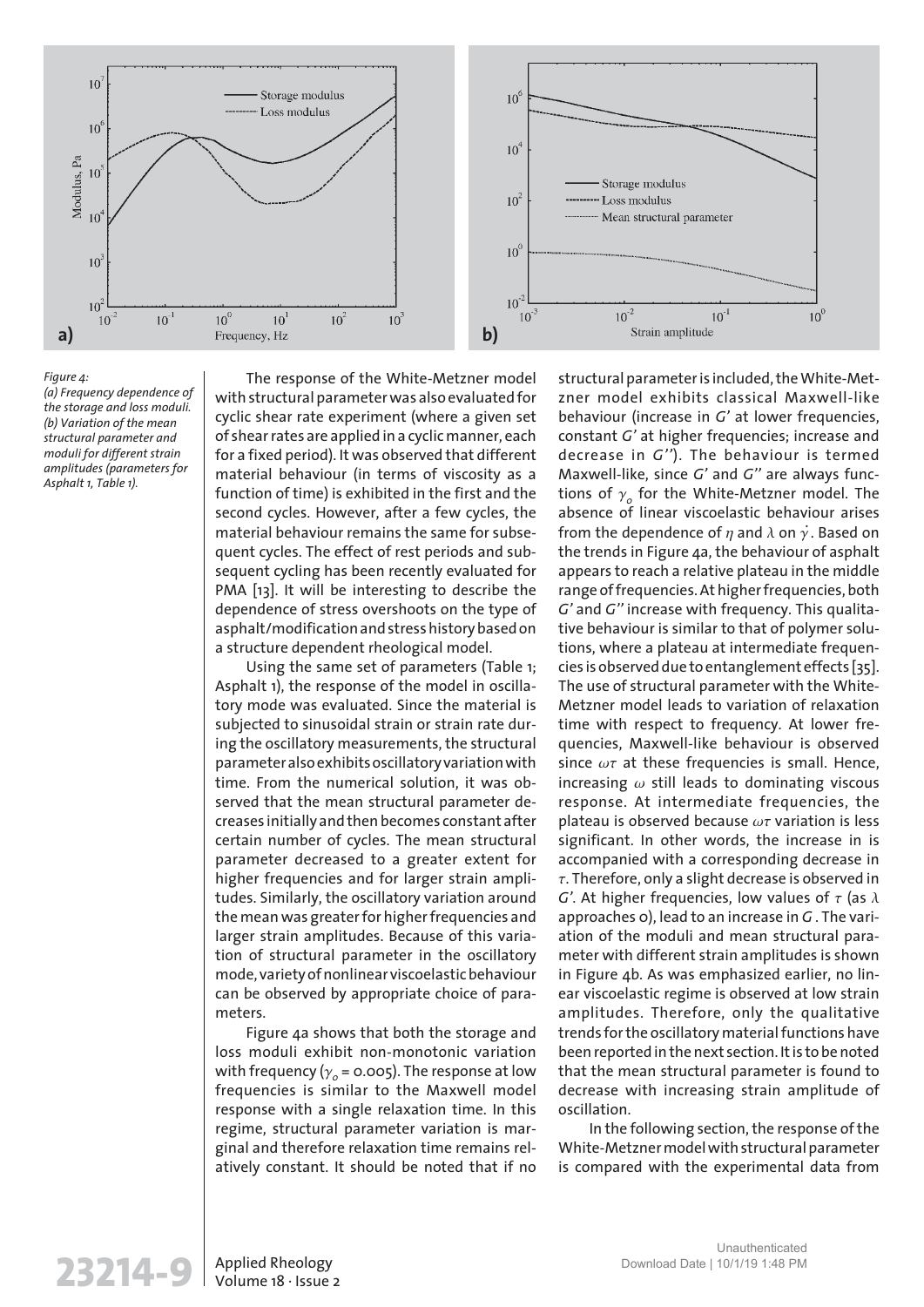

Vinogradov et al. [36] and Attano et al. [6]. The parameters used for the numerical solutions have been summarized in Table 1.

### *3.2 COMPARISON WITH EXPERIMENTAL DATA*

The results obtained from the modeling strategy as outlined in previous section with the experimental data of Vinogradov et al. [36] and Attano et al. [6] are compared in this section. In the former case, the experimental findings were reported for linear and nonlinear rheology of different grades of asphalt. Compositions of these asphalts were also reported in terms of the asphaltene content [36]. We show the comparison between the model and experimental data for 3 asphalts, Asphalt 1, Asphalt 2 and Asphalt 7 [36]. Parameters in the governing equation for the structural parameter that depend on the composition of asphalt, can then be estimated for the remaining asphalt by interpolation of the evaluated parameters from the picked 3 asphalts. Attano et al. have reported stress growth, stress decay and normal stress differences for different grades of asphalts [6].

Experimental data [36] and the model results from White-Metzner model with structural parameter are shown in Figure 5 for three asphalts. Figures 5a, 5c and 5e show the model results for Asphalt 1, Asphalt 2 and Asphalt 7 [36], respectively. Corresponding experimental data trends are included in Figures 5b, 5d and 5f. For all the three asphalts, there is good agreement

between the experimental data and model results. It should be noted that a single set of parameters was used for estimation of asphalt response at different shear rates. The parameters and their values are given in Table 1. As mentioned earlier, steady viscosity data is used in obtaining parameters of the model governing the viscosity variation. The strength of the present modeling strategy for asphalt is indicated by the good agreement as a function of time for different shear rates with a given set of parameters.

The stress (or viscosity) overshoot at large shear rates is observed in the case of Asphalts 1 and 2, while it is absent in the case of Asphalt 7. The asphaltene contents (Vinogradov et al. [36]) of these asphalts were reported to be 20%, 15% and 7.4%, respectively. Asphalts 1 and 2 have higher asphaltene contents compared to that of Asphalt 7. As mentioned earlier, the asphaltene domains have been hypothesized as part of both the colloidal agglomerates and the network structure of asphalt. Larger asphaltene content would lead to more structuring and thereby, allowing stronger case of structure disruption due to shearing. It is noteworthy that the quantitative comparison of stress overshoot cannot be observed with the White-Metzner model with no structural parameter. Therefore, the response of asphalts can be explained better if we incorporate the kinetic structural equation. It is observed from the model results that as we con*Figure 5: Comparison of the time dependence of the shear stress for different shear rates: (a) Asphalt 1, model results, (b) Asphalt 1, experimental data trends [36], (c) Asphalt 2, model results, (d) Asphalt 2, experimental data trends [36], (e) Asphalt 7, model results, (f) Asphalt 7, experimental data trends [36].*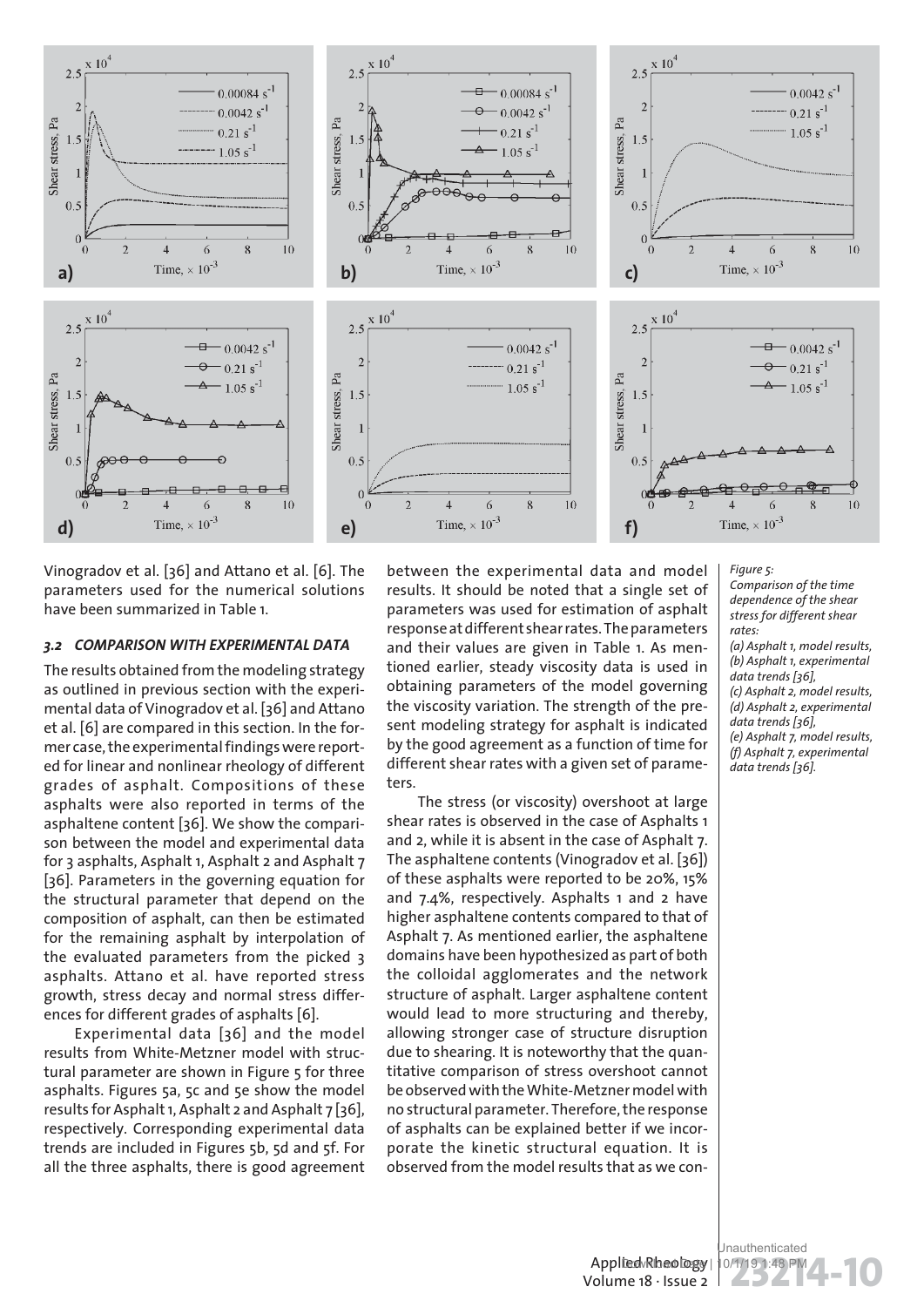

#### *Figure 6:*

*Comparison of the frequency dependence of the moduli at different temperatures (parameters as given in Table 1, Asphalt 1): (a) Model results, (b) Experimental data trends.*

sider asphalts from Asphalt 1 to Asphalt 7, the stress overshoot (at the same shear rate) decreases. The sharpness of stress overshoot peak indicates the nonlinear viscoelastic nature of the fluid. Based on the present model, we can conclude that the nonlinear elastic nature is closely governed by the asphaltene content. Similar observations about the PMA microstructure and history of shearing have been made recently [13].

The parameters given in Table 1 were also used to calculate the model response for oscillatory shear flow experiments. The storage and loss moduli for Asphalt 1 are shown in Figure 6a. Similar results were obtained for Asphalts 2 and 7 as well. The present model does not consider a direct dependence of the structural parameter on the temperature. In the temperature range from 25 to 60ºC, significant transitions take place due to crystal melting and/or solvation layer dissolution. These would have a direct effect on structural parameter, which in the present work is not a function of temperature but only a function of the shear rate. Therefore, the trends observed in Figure 6a ( $\gamma_{o}$  = 0.005), in comparison with the experimental data trends shown in Figure 6b, are only qualitatively similar. Another limitation of the present model, as mentioned earlier, is in terms of the absence of a linear viscoelastic limit. A detailed constitutive modeling with hypotheses and incorporations of the various transitions would definitely lead to better description of asphalt rheological behaviour at different temperatures, and thereby lead to more physical insights.

The variation of model parameters *a*, *c,* and  $\tau_o$  is monotonic with respect to the asphaltene contents of the corresponding asphalts. The constant used in estimation of relaxation time  $(\tau_o)$ decreases with decreasing asphaltene content, implying a decrease in the relaxation time. With increasing asphaltene content, parameter a decreases, and the ratio *c*/*a* decreases as well. Therefore, variation observed in parameter *c* is

more significant compared to that in parameter *a*. From Eq. 6, it can be stated that contribution of structural build-up is less for asphalts with lower asphaltene content and the contribution due to structural breakdown is even lower for the asphalts with lower asphaltene content. The variation of parameters *a* and *c* is consistent with that observed for asphaltene flocculation in organic solvents [39]. It was observed that both the agglomeration as well as breakage is higher with higher asphaltene concentrations [39].

Stress growth data reported by Attano et al. [6] was also used to compare with the model results. For the description of temperature dependence of viscosity and relaxation times, parameters from the following equation were used [6]:

$$
\log \frac{\eta}{1.66 \cdot 10^4} = \left(\frac{-8.86(T - 309.6)}{101.6 + T - 309.6}\right) \left(\frac{1}{1 - \lambda K}\right) \left(\eta_{\infty} + \frac{\eta_{\circ} - \eta_{\infty}}{1 + (t_{\gamma} \dot{\gamma})^p}\right)
$$
(8)

Figure 7a and 7b show the comparison of model results and the experimental data trends for asphalt B80/100 from Attano et al. [6]. The parameters used for the model results are also listed in Table 1. As observed in earlier results, good agreement at different shear rates is observed with a single set of parameters. The variation of the ratio of normal stress to shear stress, as estimated by the model and that measured experimentally is shown in Figures 7c and 7d [6], respectively. These model results were arrived at by evaluating the response of asphalt for a wide range of shear rates, so that (1 -  $\eta/\eta_o$ ) was varied between 0 and 1. The stress ratio increases up to  $(1 - \eta/\eta_o) \sim$  0.95. This corresponds to very high shear rates. Therefore the stress ratio maximum shown by the model in Figure 3b is not apparent in Figure 7c. With the White-Metzner model with no structural parameter, the stress ratio would be under-predicted for values of (1 -  $\eta/\eta_o$ ) less than 0.5 and over-predicted for larger values. There-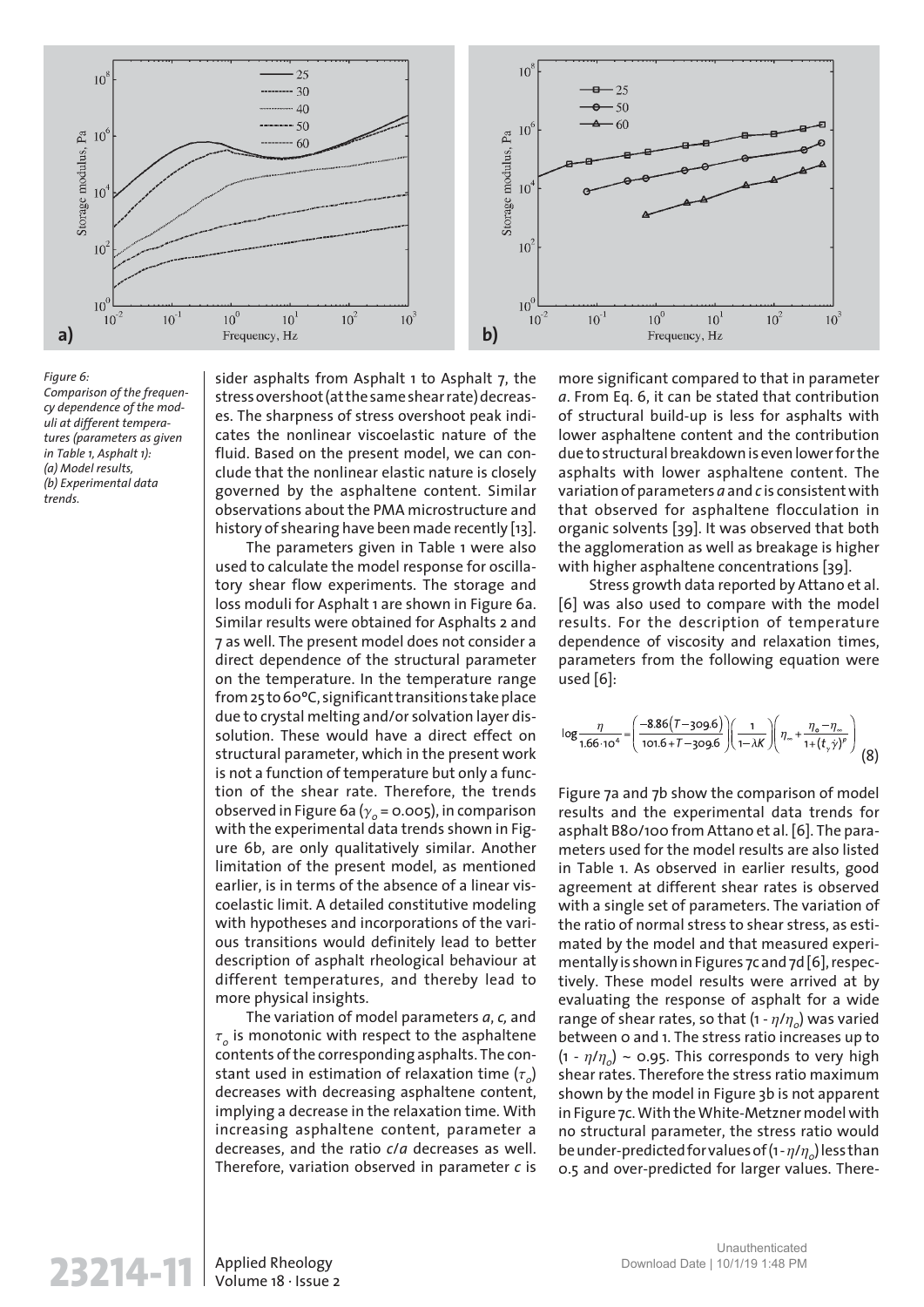

fore, agreement between results of White-Metzner model with structural parameter and experimental data is much better when compared to the agreement between White-Metzner model with no structural parameter. If analysis of the variation of parameters *a* and *c*, carried out for the asphalts of Vinogradov et al., is extended in this case, the contribution of structural build up is larger compared to the asphalts of Vinogradov et al. [36]. However, the contribution due to structural break down is only moderate.

Recently, it has bee shown that an important tool to investigate microstructure and rheology is to carry out cyclic shear tests with and without rest periods [13]. The stress overshoot and its variation with repeated cycles can be used to deduce aspects of microstructural evaluation [13]. The present model can also be used to carry out such cyclic calculations. Evolution of the rheological material functions and microstructural parameters can be tracked for a complex deformation history. The results from the present modeling strategy demonstrate that good agreement can be observed between nonlinear rheology of asphalt and White-Metzner model with a structural parameter. However, more extensive

experimental characterization of nonlinear rheology of asphalt, with detailed micro-structural evaluation can be used to arrive at better constitutive models. For example, it has been shown that asphaltenic aggregates are polydisperse oblate cylinders [40], and therefore a rheological model incorporating asphaltene aggregation and orientation behaviour can be developed. Similarly, the change in morphology of polymer modified asphalt and the rheology can also be modeled through kinetic structural equations.

## *5 CONCLUSION*

Linear and nonlinear rheology of asphalt is very important not only for the fundamental understanding but also for applications. In recent times, nonlinear rheology of asphalt and polymer modified asphalts has been shown to be very crucial in understanding their performance. The steady shear viscosity and linear viscoelasticity of asphalts have been analyzed in great detail in the literature. However, correspondingly less data is available for nonlinear rheological behaviour of asphalts, especially for stress growth, normal stress differences etc. In the present work, a

*Figure 7: (a) Comparison of stress growth (normalized viscosity defined as the ratio of viscosity at any time and steady viscosity at a given shear rate), the model results. (b) Experimental data trends corresponding to Figure 7a [6]. (c) Variation of the normal stress to shear stress ratio for the same asphalt as Figures 7a and 7b, the model result, (d) Experimental data trends corresponding to Figure 7c [6].*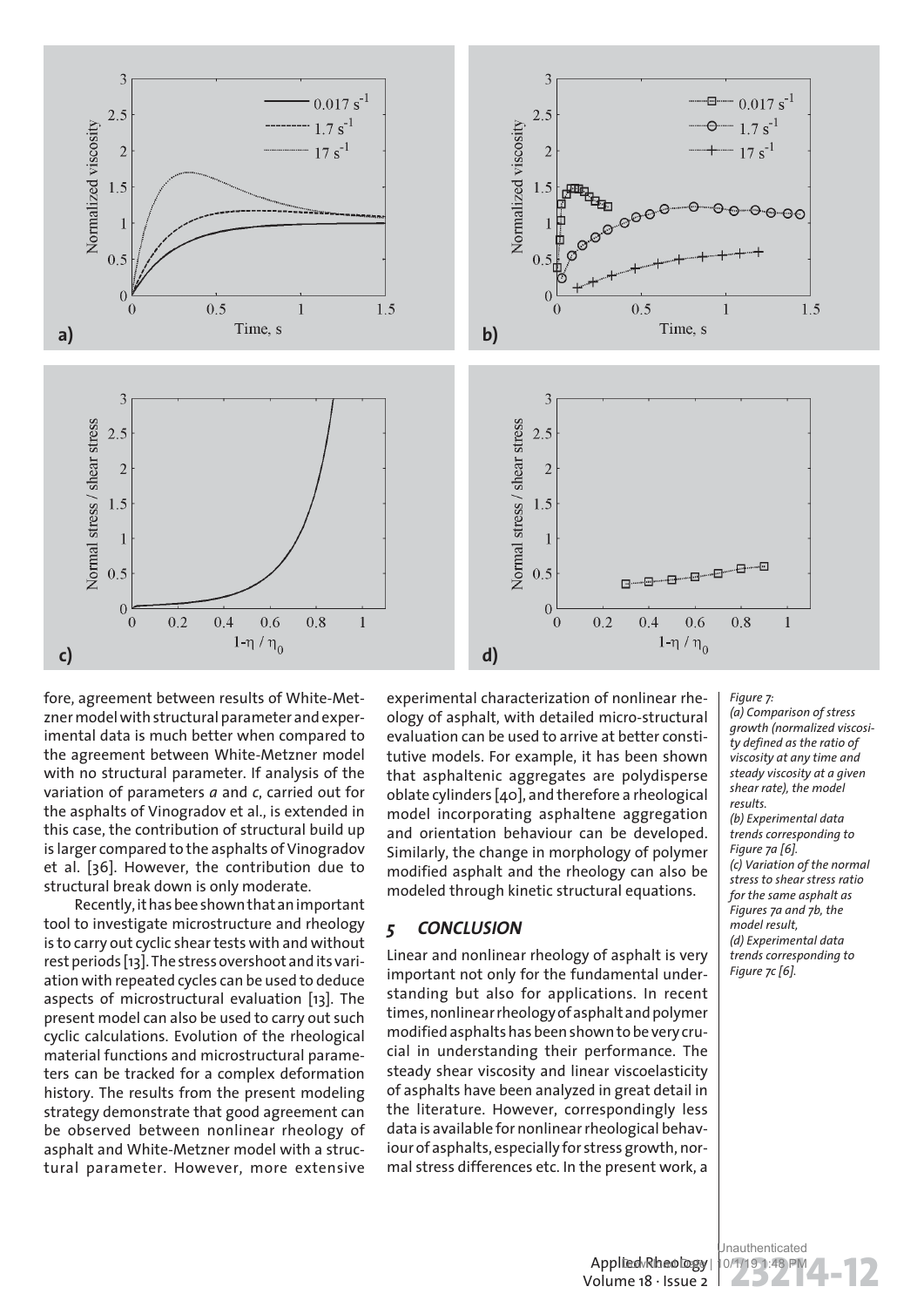model incorporating structural parameter in the nonlinear White-Metzner model was considered. The model accounts for the effect of composition of asphalt on its rheological properties by considering the structural changes that occur with flow. From the qualitative analysis, it was observed that the model exhibits many important characteristics of a general non-Newtonian fluid, and hence the results obtained can be extended to other complex fluids with suitable modifications. The White-Metzner model, with structure dependent relaxation time and viscosity, does not have a linear viscoelastic limit. Hence, the results of the present model were only compared for qualitative trends in oscillatory testing. The experimental data from the literature on stress growth and normal stress difference in different grades of asphalt were compared with the model results. The variation of the parameters was observed to be consistent with the asphaltene contents of the asphalts. Cyclic shear tests with rest periods can also be modelled using the present model.

Overall, the model incorporates the effects of composition (structure), shear rate and temperature for explaining the complex rheological properties of asphalt, giving a qualitative approach of modelling rheology using microstructural methods. The results of the present model demonstrate that detailed nonlinear rheological experimental data on several asphalts and physico-chemical characterization of the same asphalts will lead to better quantitative predictive models and understanding of the nonlinear rheology of asphalt.

## *ACKNOWLEDGEMENT*

The authors acknowledge the help provided by Mr. G. K. Pavan Kumar and Mr. A. Santosh, Department of Chemical Engineering, IIT Madras.

## *REFERENCES*

- [1] Planche JP, Claudy PM, Letofe JM, Martin D Using thermal analysis methods to better understand asphalt rheology. Thermochemica Acta 324 (1998) 223-227.
- [2] Rasamdana H, Sahini M: Asphalt flocculation and deposition. AIChE Journal 42 (1996) 1-33.
- [3] Leseur D, Gerard J-F, Claudy P, Letoffe J-M, Planche J-P, Didier P: Structure related model to explain asphalt viscoelasticity, Journal of Rheology 40 (1996) 813-836.
- [4] Rozeveld SJ, Shin EE Network morphology of straight and polymer modified asphalt cements, Microscopy research and technique 38 (1997) 529-543.
- [5] Shenoy A: Validating the generality and predictive ability of unified rheological curves for unmodified paving asphalts, Construction and Building Materials 14 (2000) 325-339.
- [6] Attano P, Soucemarianadin, A Turrel, G, Prud'Homme JB: Non-linear behaviour of asphalts in steady and transient shear flow, Rheologica Acta 23 (1984) 297-310.
- [7] Cheung CY, Cebon D: Experimental study of pure bitumens in tension, compression and shear, Journal of Rheology 41 (1997) 45-73.
- [8] Krishnan JM, Rajagopal KR: On the mechanical behavior of asphalt, Mechanics of Materials 37 (2005) 1085–1100.
- [9] Shenoy A: Prediction of high temperature rheological properties of aged asphalts from the flow data of the original unaged samples, Construction and Building Materials Journal 16 (2002) 509-517.
- [10] Uddin W: Viscoelastic Characterization of Polymer-Modified Asphalt Binders of Pavement Applications, Applied Rheology 13 (2003) 191-199.
- [11] Sybilski D: Non-Newtonian viscosity of polymermodified bitumens, Materials and Structures 26 (1993) 15- 23.
- [12] Polacco G, Stastna J, Michalica P, Biondi D, Cantu M, Zanzotto L: Memory Functions in Polymer Modified Asphalts, Journal of Applied Polymer Science 104 (2007) 2330-2340 .
- [13] Wekumbura C, Stastna J, Zanzotto L: Destruction and Recovery of Internal Structure in Polymer-Modified Asphalts, Journal of Materials in Civil Engineering 19 (2007) 227-232.
- [14] Lu X, Isacsson U: Modification of road bitumens with thermoplastic polymers, Polymer Testing 20 (2001) 77–86.
- [15] Lu X, Isacsson U: Rheological characterization of styrene-butadiene-styrene copolymer modified bitumens, Construction and Building Materials 11 (1997) 23-32.
- [16] Wloczysiak P, Vidal A, Papirer E, Gauvin P: Relationships between Rheological Properties, Morphological Characteristics, and Composition of Bitumen–Styrene Butadiene Styrene Copolymers Mixes. I. A Three-Phase System, Journal of Applied Polymer Science 65 (1997) 1595-167.
- [17] Airey G D, Rahimzadeh B, Collop A C: Linear Rheological Behavior of Bituminous Paving Materials, Journal of Materials in Civil Engineering 16 (2004) 212-220.
- [18] Gahvari F: Effects of thermoplastic block copolymers on rheology of asphalt, Journal of Materials in Civil Engineering 9 (1997) 111-116.